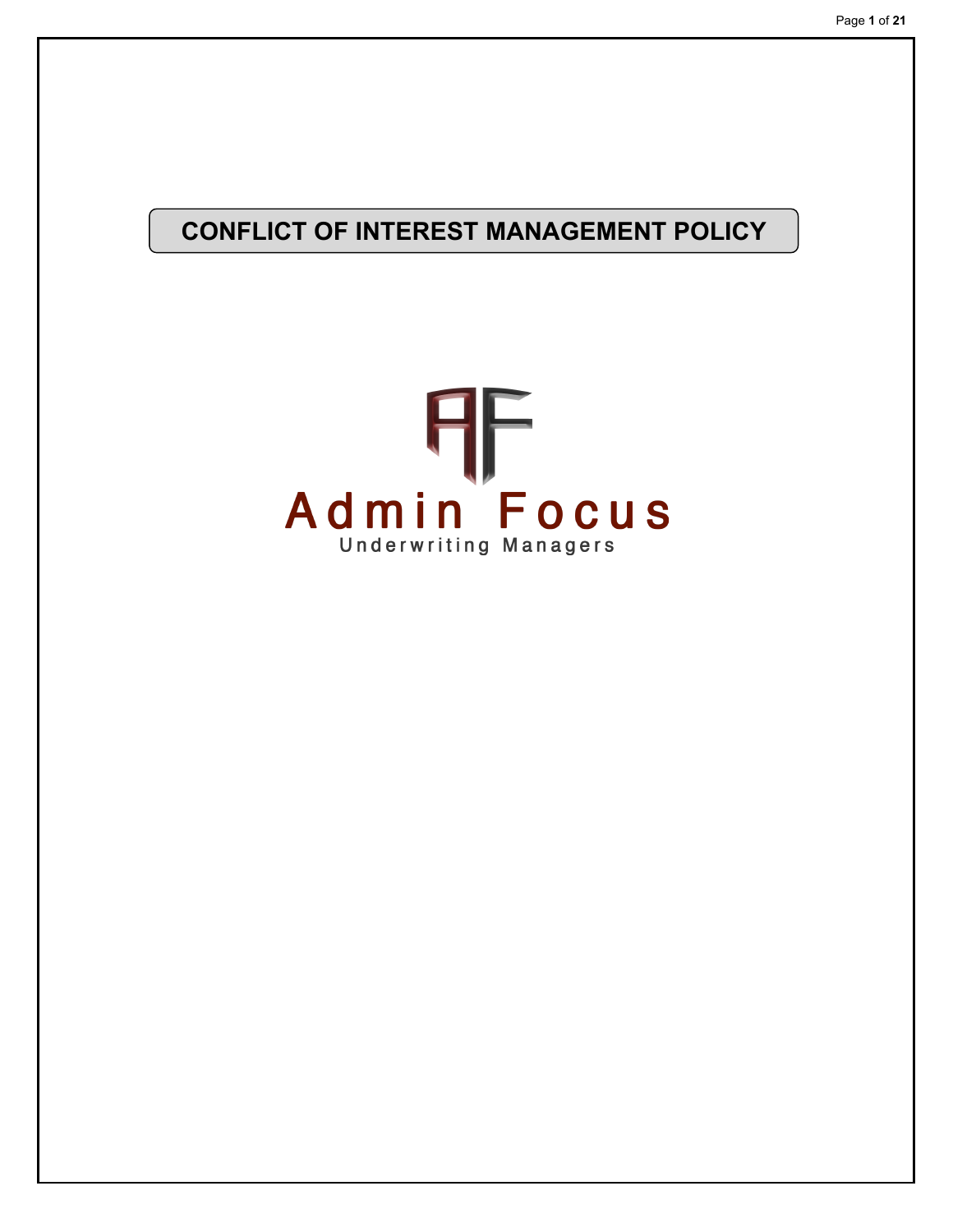# **OWNERSHIP:**

This policy is owned by  $\frac{\text{Admin} \: \text{Focus} \: \text{Understanding \: managers} \: (\text{Pty}) \: \text{Ltd}}{\text{Dissim} \: \text{Foisson} \: \text{Foisson} \: \text{Foisson} \: \text{Foisson} \: \text{Foisson} \: \text{Foisson} \: \text{Foisson} \: \text{Foisson} \: \text{Foisson} \: \text{Foisson} \: \text{Foisson} \: \text{Foisson} \: \text{Foisson} \: \text{Foisson} \: \text{Foisson} \: \text{Foisson} \: \text$ a duly authorised Financial Services Provider (hereunder referred to as the FSP).

As Key Individual of the aforementioned FSP I,  $\overline{\text{Stephanus} }$  Johannes Vermaak hereby confirm the adoption of this policy.

Key Individual Signature **Date** Date **Date** Date

 $\frac{2070372019}{2070372019}$ 20/03/2019

 In terms of Section 3A(2)(a) of the General Code of Conduct "every provider, other than a representative, must adopt, maintain and implement a conflict of interest management policy that complies with the provisions of the Act

**INSTRUCTIONS:**

- A nominated Key Individual must acknowledge the FSP's ownership of the policy, by completing the FSP's name on the first page, and signing the policy
- A nominated Key Individual must complete and sign the annexure sections of the policy (4 pages in total)
- All Key Individuals and persons associated with the governing body of the FSP must confirm the adoption of this policy, by signing the document below (print additional copies of this page should the need arise)
- All employees must read and confirm that they understand the contents of the policy, by signing the personnel acknowledgement page (print additional copies of this page should the need arise)
- After implementing the policy, retain a hardcopy of this document as part of your compliance file
- The policy must be accessible for public inspection purposes
- Refer back to the policy whenever an actual or potential conflict of interest manifests itself
- This policy must be read and understood in conjunction with the General Code of Conduct
- This policy must be reviewed annually (the annexure section must be updated and signed annually)

## **POLICY ADOPTION:**

| By signing this document, I acknowledge the FSP's adoption of this policy |  |
|---------------------------------------------------------------------------|--|
| Key Individual Signature<br>Name & Date                                   |  |
|                                                                           |  |
|                                                                           |  |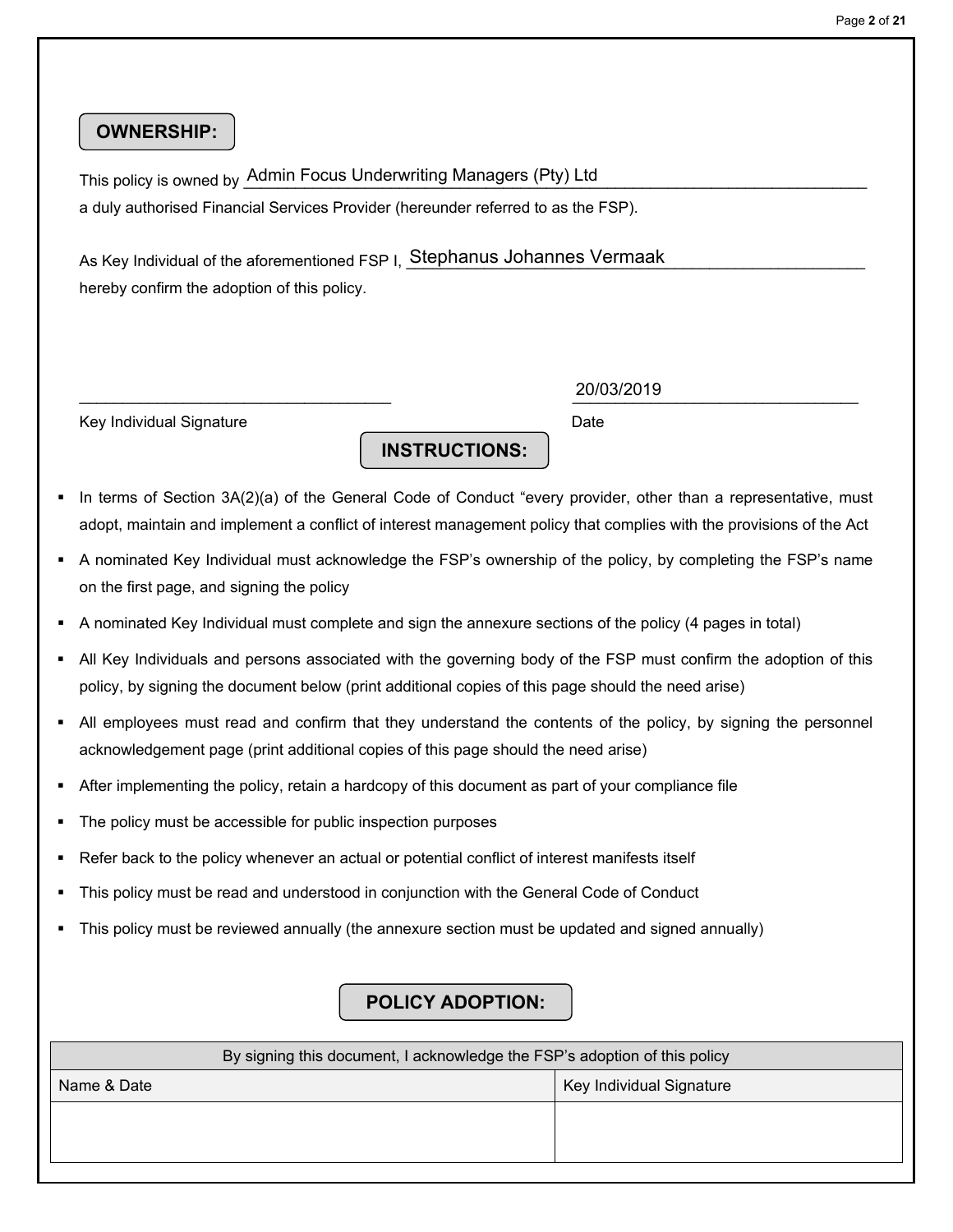| <b>PERSONNEL ACKNOWLEDGEMENT:</b>                                         |                          |
|---------------------------------------------------------------------------|--------------------------|
| By signing this document, I acknowledge the FSP's adoption of this policy |                          |
| Name & Date                                                               | Key Individual Signature |
|                                                                           |                          |
|                                                                           |                          |
| By signing this document, I acknowledge the FSP's adoption of this policy |                          |
| Name & Date                                                               | Key Individual Signature |
|                                                                           |                          |
|                                                                           |                          |
| By signing this document, I acknowledge the FSP's adoption of this policy |                          |
| Name & Date                                                               | Key Individual Signature |
|                                                                           |                          |
|                                                                           |                          |

| I acknowledge that I have read and understand the contents of this document |
|-----------------------------------------------------------------------------|
| <b>Staff Signature</b>                                                      |
|                                                                             |
|                                                                             |
|                                                                             |

| I acknowledge that I have read and understand the contents of this document |  |
|-----------------------------------------------------------------------------|--|
| <b>Staff Signature</b>                                                      |  |
|                                                                             |  |
|                                                                             |  |
|                                                                             |  |

| I acknowledge that I have read and understand the contents of this document |                        |
|-----------------------------------------------------------------------------|------------------------|
| Name & Date                                                                 | <b>Staff Signature</b> |
|                                                                             |                        |
|                                                                             |                        |
|                                                                             |                        |

| acknowledge that I have read and understand the contents of this document |  |
|---------------------------------------------------------------------------|--|
| Name & Date<br><b>Staff Signature</b>                                     |  |
|                                                                           |  |
|                                                                           |  |
|                                                                           |  |
|                                                                           |  |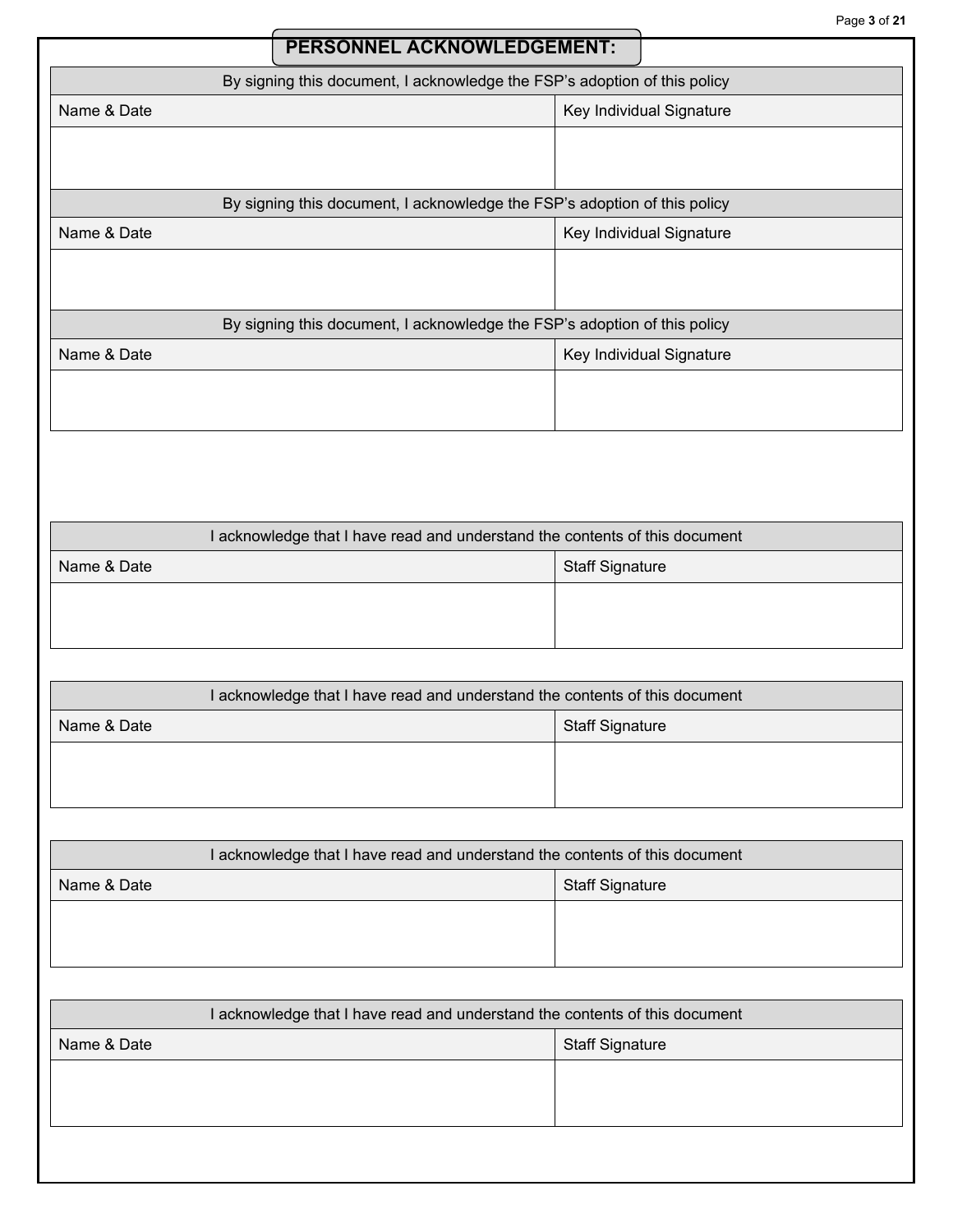| I acknowledge that I have read and understand the contents of this document |                        |  |
|-----------------------------------------------------------------------------|------------------------|--|
| Name & Date                                                                 | <b>Staff Signature</b> |  |
|                                                                             |                        |  |
|                                                                             |                        |  |

| I acknowledge that I have read and understand the contents of this document |  |
|-----------------------------------------------------------------------------|--|
| Staff Signature                                                             |  |
|                                                                             |  |
|                                                                             |  |
|                                                                             |  |

# **DEFINITIONS:**

*Conflict of interest:* means any situation in which a provider or a representative has an actual or potential interest that may, in rendering a financial service to a client:

- a) influence the objective performance of his, her or its obligations to that client; or
- b) prevent a provider or representative from rendering an unbiased and fair financial service to that client, or from acting in the interest of that client,

including but not limited to -

- i) a financial interest;
- ii) an ownership interest;
- iii) any relationship with a third party

*Financial interest:* means any cash, cash equivalent, voucher, gift, service, advantage, benefit, discount, domestic or foreign travel, hospitality, accommodation, sponsorship, other incentive or valuable consideration, other than –

- a) an ownership interest;
- b) training, that is not exclusively available to a selected group of providers or representatives, on
	- i) products and legal matters relating to those products;
	- ii) general financial and industry information;
	- iii) specialised technological systems of a third party necessary for the rendering of a financial service; but excluding travel and accommodations associated with that training

### *Ownership interest:* means-

a) any equity or proprietary interest, for which fair value was paid by the owner at the time of acquisition, other than equity or an proprietary interest held as an approved nominee on behalf of another person; and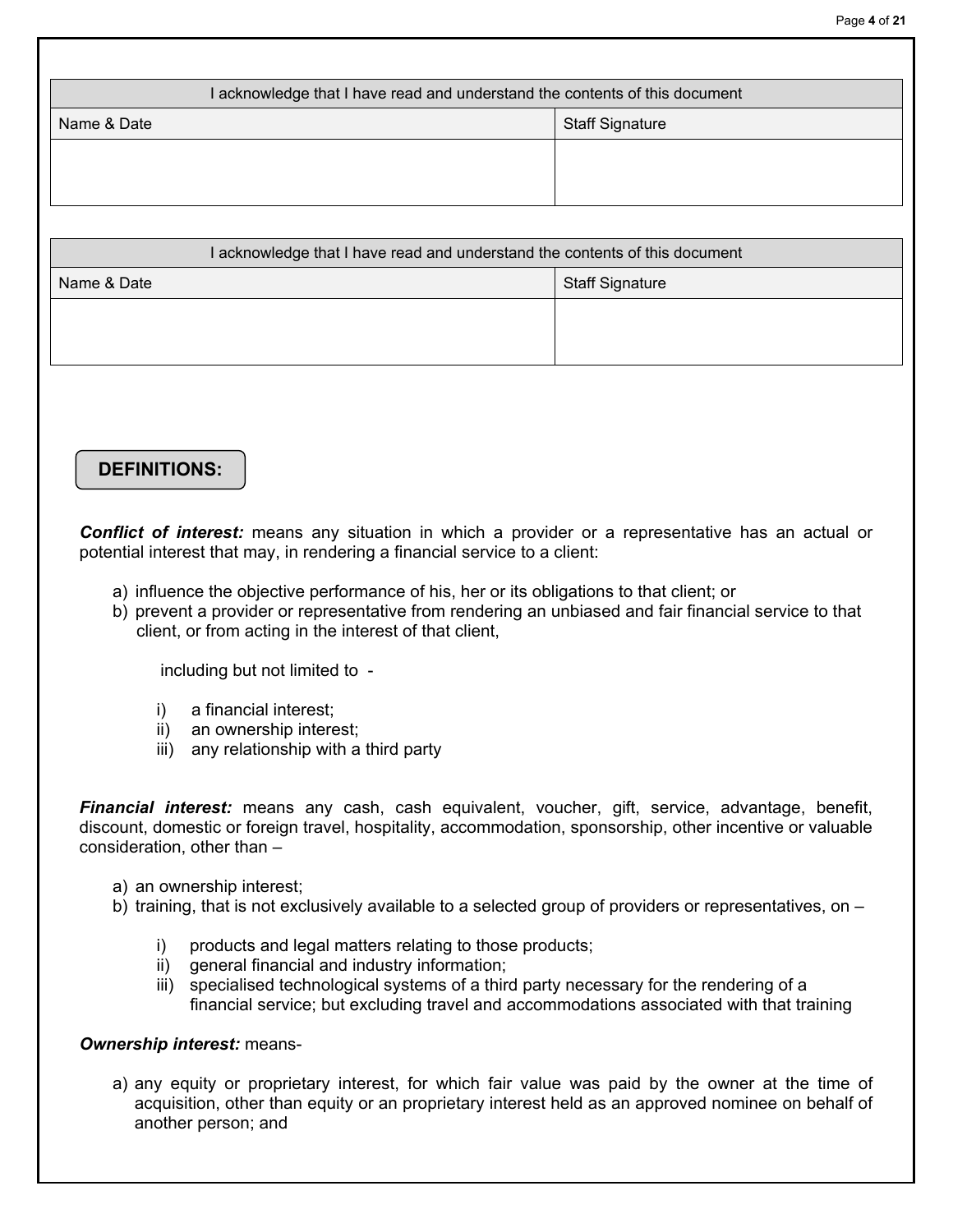b) includes any dividend, profit share or similar benefit derived from that equity or ownership interest.

## *Third party:* means –

- a) a product supplier;
- b) another provider;
- c) an associate of a product supplier or a provider;
- d) a distribution channel;
- e) any person who in terms of an agreement or arrangement with a person referred to in paragraphs (a) to (d) above provides a financial interest to a provider or its representatives.

## *Associate:* means –

- a) in relation to a natural person, means
	- i) a person who is recognised in law or the tenets of religion as the spouse, life partner, or civil union partner of that person;
	- ii) a child of that person, including a stepchild, adopted child and a child born out of wedlock;
	- iii) a parent or stepparent of that person;
	- iv) a person in respect of which that person is recognised in law or appointed by a court as the person legally responsible for managing the affairs of or meeting the daily care needs of the first mentioned person
	- v) a person who is the spouse, life partner or civil union partner of a person referred to in (ii), (iii) and (iv)
	- vi) a person who is in a commercial partnership with that person

b) in relation to a juristic person,

- i) which is a company, means any subsidiary or holding company of that company, any other subsidiary of that holding company and any other company of which that holding company is a subsidiary.
- ii) which is a closed corporation registered under the Close Corporations Act, means any member thereof as defined in section 1 of that Act.
- iii) Which is not a company or a closed corporation, means another juristic person which would have been a subsidiary or holding company of the first-mentioned juristic person:
	- had such first-mentioned juristic person been a company; or
	- in the case where that other person, too, is not a company, had both the firstmentioned juristic person and that other juristic person been a company
- iv) means any person in accordance with whose directions or instructions the board of directors of or, in the case where such juristic person is not a company, the governing body of such juristic person is accustomed to act.

c) in relation to any person,

- i) means any juristic person of which the board of directors or, in the case where such juristic person is not a company, of which the governing body is accustomed to act in accordance with the directions or instructions of the person first-mentioned in this paragraph
- ii) includes any trust controlled or administered by that person

## *Distribution channel:* means –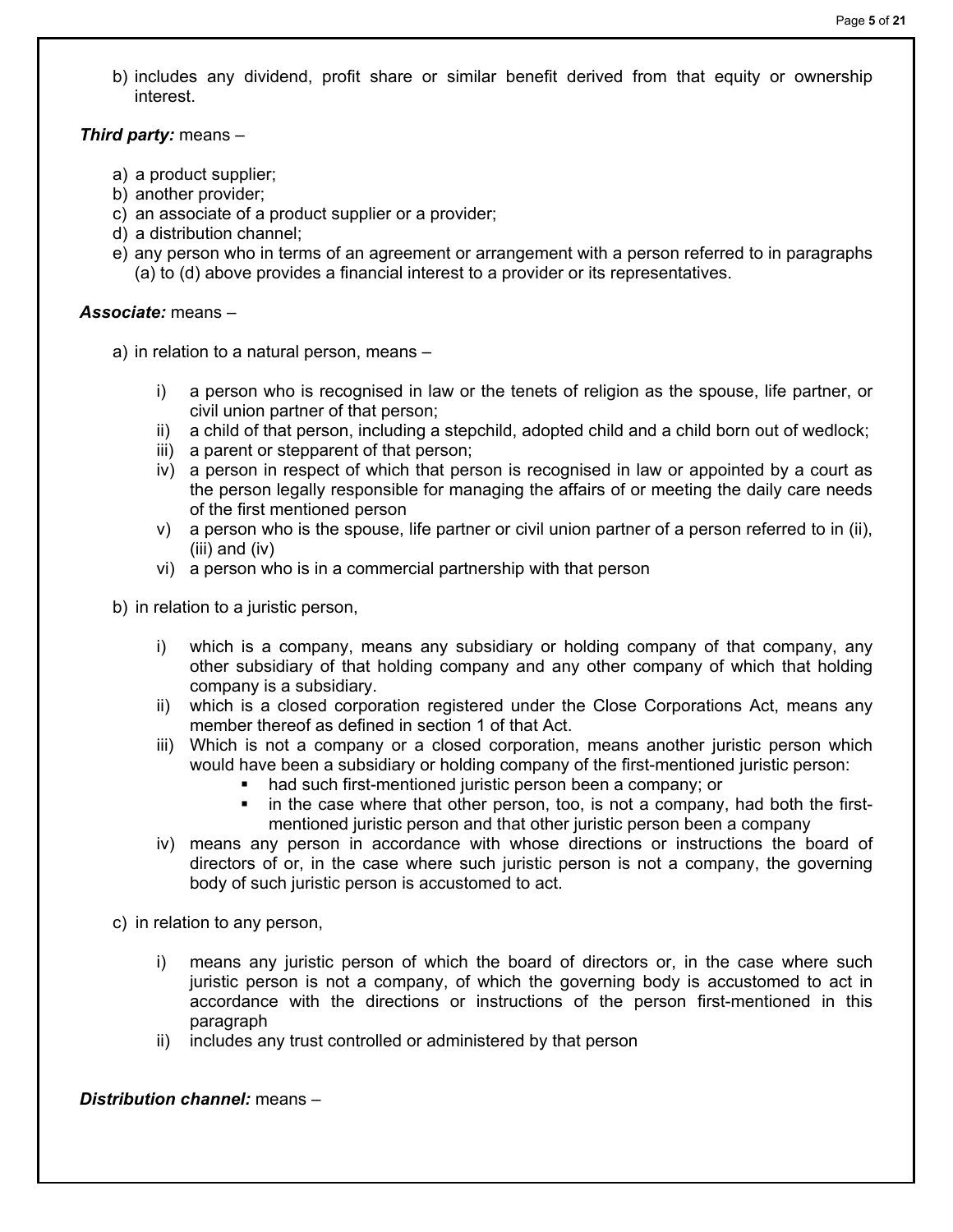- a) any arrangement between a product supplier or any of its associates and one or more providers or any of its associates in terms of which arrangement any support or service is provided to the provider or providers in rendering a financial service to a client
- b) any arrangement between two or more providers or any of their associates, which arrangement facilitates, supports or enhances a relationship between the provider or providers and a product supplier
- c) any arrangement between two or more product suppliers or any of their associates, which arrangement facilitates, supports or enhances a relationship between a provider or providers and a product supplier

## **FOREWORD:**

In terms of the General Code of Conduct a provider and a representative must avoid, and where this is not possible, mitigate any conflict of interest between the provider and a client or the representative and a client.

In order to adhere to this requirement, the FSP must ensure that adequate arrangements are in place for the management of conflicts of interests that may arise wholly or partially, in relation to the provision of any financial services to clients by the FSP, or any Representative of the FSP, as part of the financial services business of the FSP.

The conflict of interest management policy contains the following provisions:

- Mechanisms for the identification of conflicts of interest
- Measures for the avoidance of conflicts of interest, and where avoidance is not possible, the reasons therefore and the measures for the mitigation of such conflicts of interest
- Measures for the disclosure of conflicts of interest
- The processes, procedures and internal controls to facilitate compliance with the policy
- Consequences of non-compliance with the policy by the provider's employees and representatives
- The basis on which a representative will qualify for a financial interest
- A list of all the FSP's associates
- A list of all parties in which the FSP holds an ownership interest
- A list of all third parties that holds an ownership interest in the FSP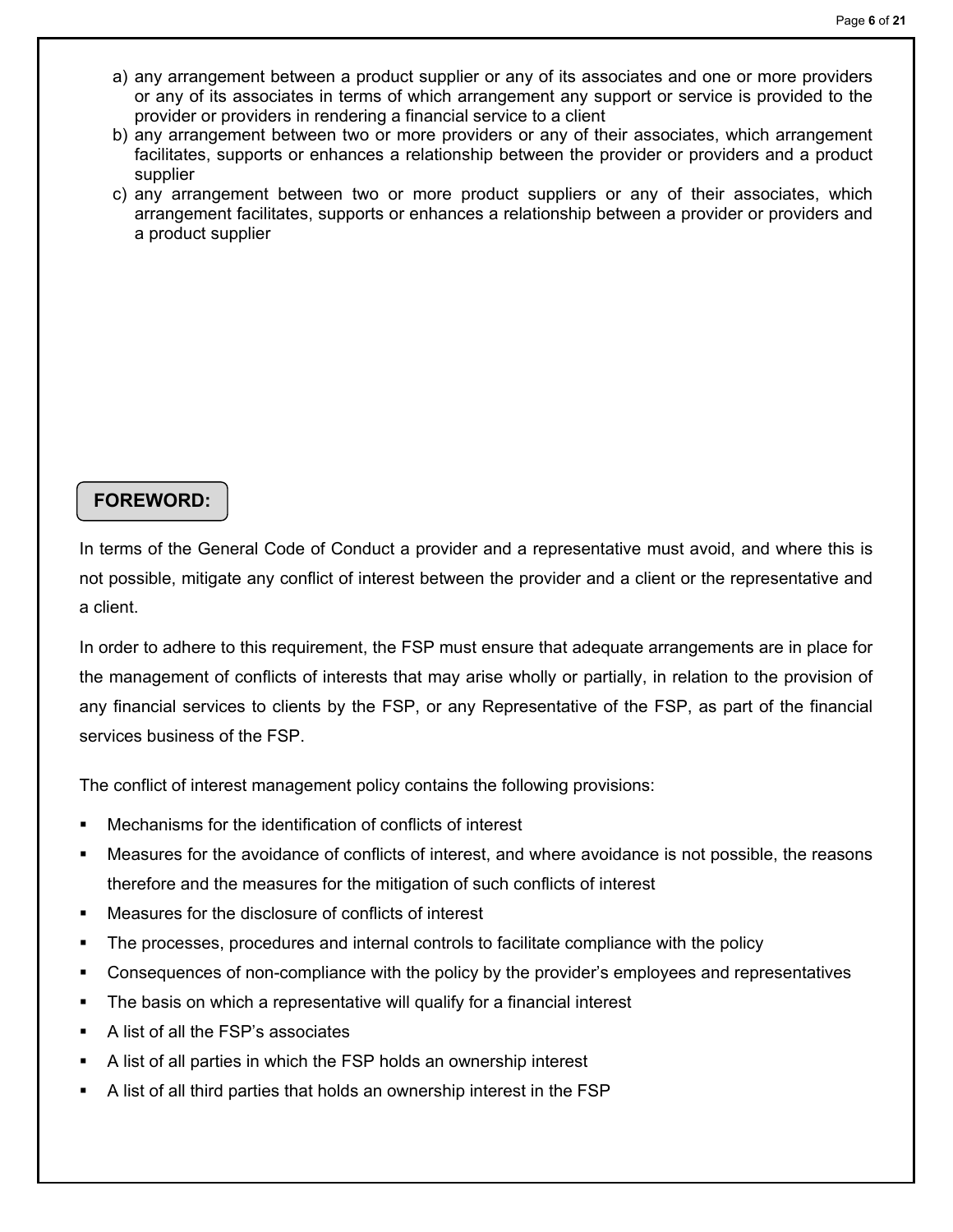## **MANAGEMENT PROCESS**

## **IDENTIFICATION:**

In terms of Section 3A(2)(b)(i)(aa) of the General Code of Conduct, a conflict of interest management policy must provide mechanisms for the identification of conflicts of interest.

Due to the intangible nature of an actual or potential conflict of interest, any such manifestation will only be identified once the subjective realisation of its presence has been acknowledged by an individual. The legal duty to avoid whenever possible an actual or potential conflict of interest is therefore, to a large extent, dependent on whether a particular individual believe or perceive a conflict of interest to begin with. It is for this reason that Key Individuals must apply honest and sage judgement whenever confronted with a situation that may give rise to an actual or potential conflict of interest.

## **1**

## **REPRESENTATIVES**

Throughout the process of rendering a financial service to a client, a Representative must apply his or her mind to answering the following questions:

- "Is there any situation that exists that influences the objective performance of my obligations to my client"?
- "Is there any situation that exists that prevents me from rendering an unbiased and fair financial service to my client"?
- "Is there any situation that exists that prevents me from acting in the interest of my client"?
	- If the answer to any one of these questions is "no" No further action would be required
	- If the answer to any one of these questions is "yes" The following two questions must also be answered:
- " "Is the situation caused by an actual or potential relationship with a 3<sup>rd</sup> party"? (see definition of 3<sup>rd</sup> party)
- "Is the situation caused by an actual or potential financial or ownership interest"? (see definition of financial and ownership interest)
	- If the answer to any one of these questions is "yes" An actual or potential conflict of interest has been identified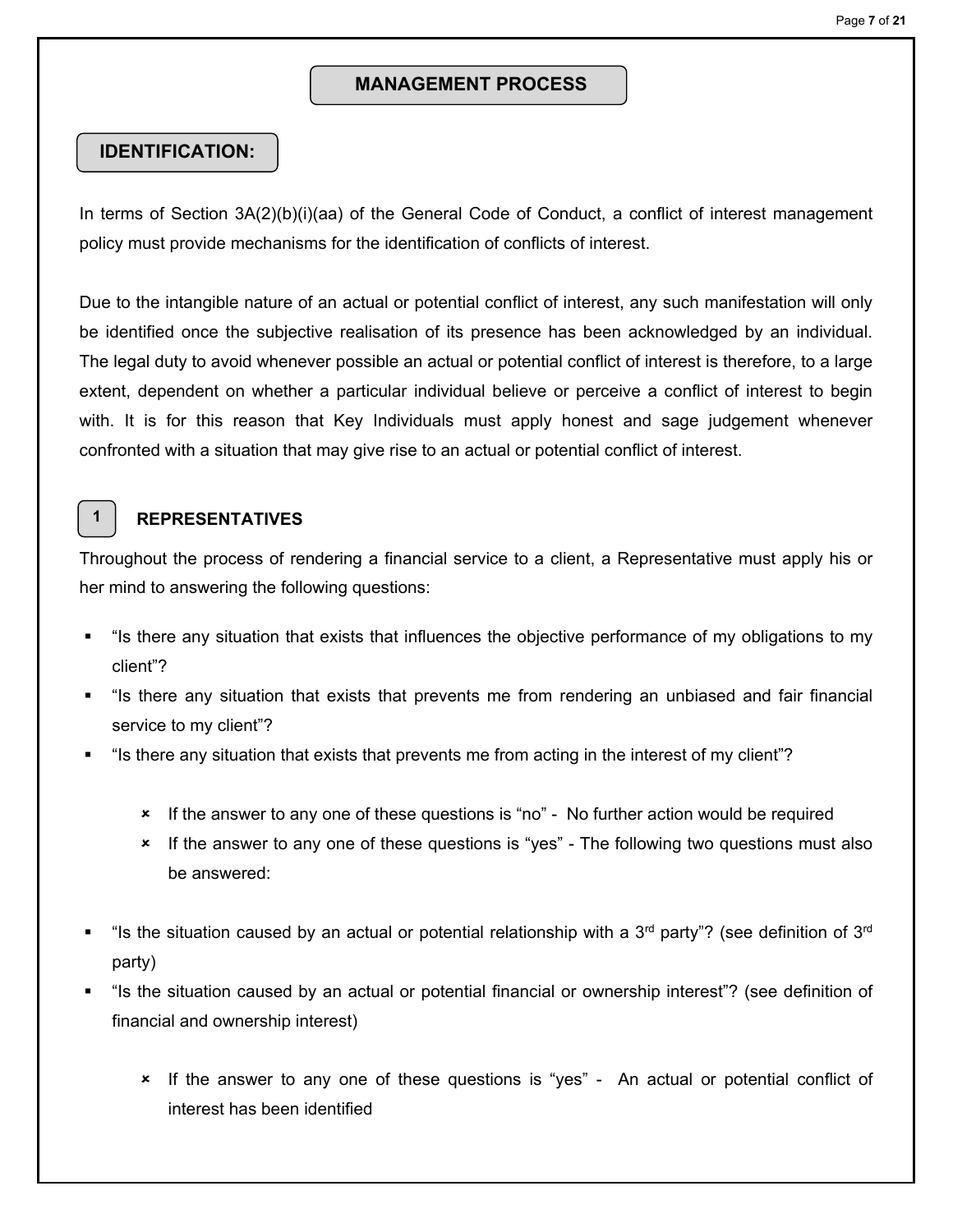(**note** that a conflict of interest is not limited to a financial or ownership interest)

#### **KEY INDIVIDUALS 2**

Throughout the process of rendering a financial service to a client, a Key Individual must apply his or her mind to answering the following questions:

- "Is there any situation that exists that influences the objective performance of the representative's obligations to his or her client"?
- "Is there any situation that exists that prevents the representative from rendering an unbiased and fair financial service to his or her client"?
- "Is there any situation that exists that prevents my representative from acting in the interest of his or her client"?
	- If the answer to any one of these questions is "no" No further action would be required
	- \* If the answer to any one of these questions is "yes" The following two questions must also be answered:
- "Is the situation caused by an actual or potential relationship of the FSP with a 3<sup>rd</sup> party"? (see definition of 3rd party)
- "Is the situation caused by an actual or potential financial or ownership interest of the FSP"? (see definition of financial and ownership interest)
	- If the answer to any one of these questions is "yes" An actual or potential conflict of interest has been identified

(**note** that a conflict of interest is not limited to a financial or ownership interest)

#### **GUIDANCE NOTES ON "OBJECTIVE PERFORMANCE", "UNBIASED AND FAIR" & "FINANCIAL INTEREST 3**

The contextual definition of the terms "influences the objective performance" and "unbiased and fair financial services" are not to be found within legislation and its interpretive meaning must therefore be sourced from elsewhere.

It is generally accepted that the word "objective" refers to a situation where an individual's personal feelings or opinions are completely removed from the equation. The "objective performance" of an FSP's obligations therefore implies a situation where financial services are rendered without the influence of unrelated feelings or opinions. In the same vein, "unrelated feelings and opinions" denote separate,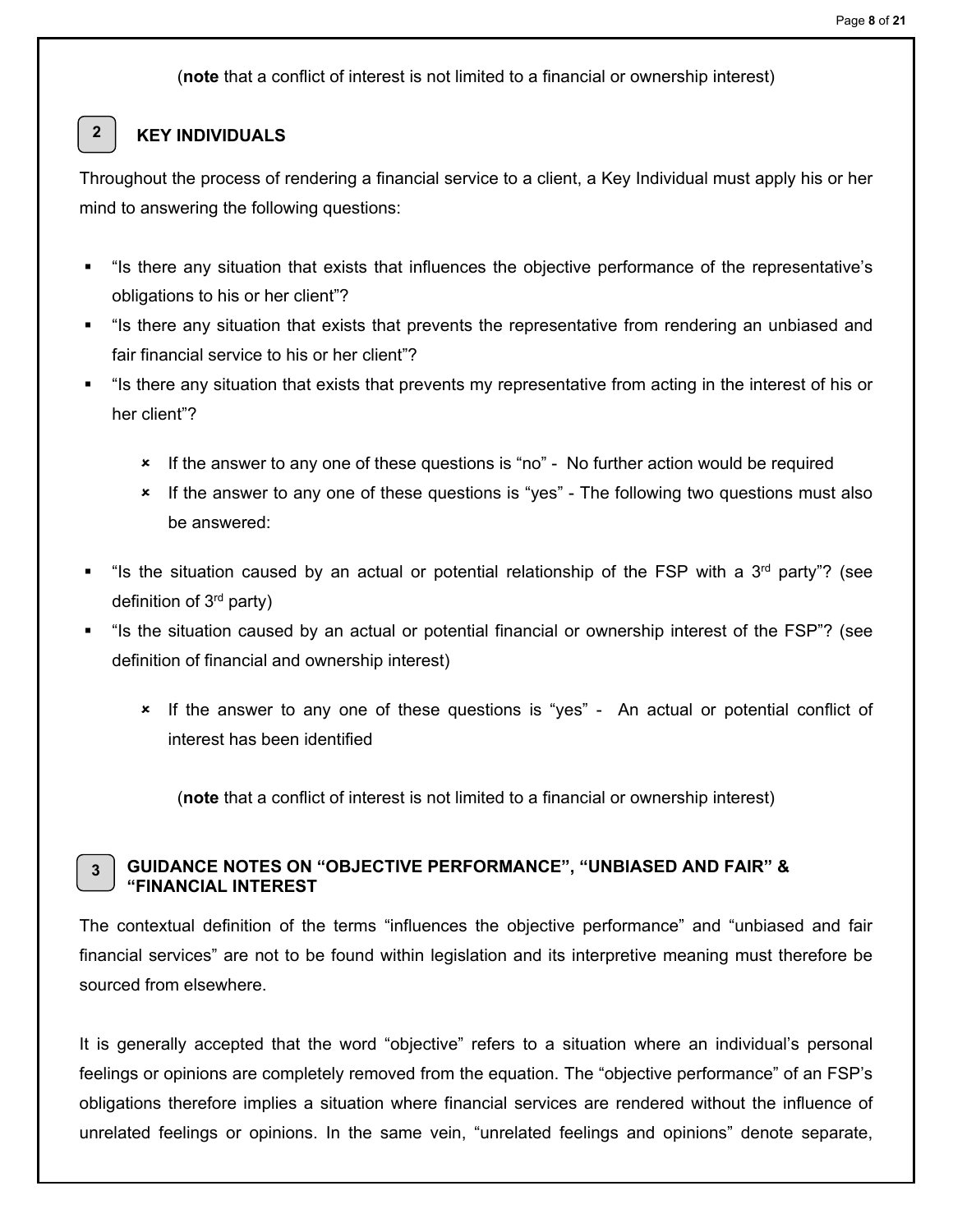external persuasions or motivations where no causal link or nexus can be found between the particular feeling or opinion and the financial service that is rendered within the best interests of the client. Put differently, if an unrelated feeling or opinion of an individual, influences the performance of such said individual's obligations, it cannot be said to be an objective performance of that individual's obligation.

The word "bias" indicates an inclination or prejudice in favour of a particular person or viewpoint. Similarly, the word "fair" indicates a situation of just circumstances or treating people equally.

Unbiased financial services therefore imply financial services that do not lend itself to a particular preference towards a person or viewpoint, if an accompanying, reasonable justification for such preference cannot be found. Consequently, all unbiased financial services must necessarily comprise services that are capable of being motivated by readily discernable, logical reasons and explanations. "Fair" financial services on the other hand imply a situation where the same conclusion or outcome is consistently reached given the same exact set of circumstances. In other words, financial services cannot be said to be fair if a pattern of favouritism begin to present itself vis-à-vis a particular person or service. Any unexpected inconsistencies towards a group of clients and/or a particular client must therefore again, have to be motivated by logic reasons and explanations.

A provider or its representatives may only receive or offer the following financial interest from or to a third party:

- *Commissions* as authorised under the Long-term Insurance Act, Short-term Insurance Act and the Medical Schemes Act
- *Fees* as authorised under the Long-term Insurance Act, Short-term Insurance Act and the Medical Schemes Act if those fees are reasonably commensurate to a service being rendered.
- **Fees** for the rendering of financial services in respect of which the abovementioned commissions and fees are not paid, provided that the client agreed to such fees in writing and may be stopped at the discretion of the client.
- **Fees or remuneration** for the rendering of a service to a third party, which fees or remuneration are reasonably commensurate to the service being rendered
- *An immaterial financial interest* (i.e. a financial interest with a determinable monetary value, the aggregate of which does not exceed R1000 in any calendar year from the same third party in that calendar year received by  $-$  a provider who is a sole proprietor, or a representative for that representative's direct benefit, or a provider who for its benefit or that of some or all of its representatives, aggregates the immaterial financial interest paid to its representatives.)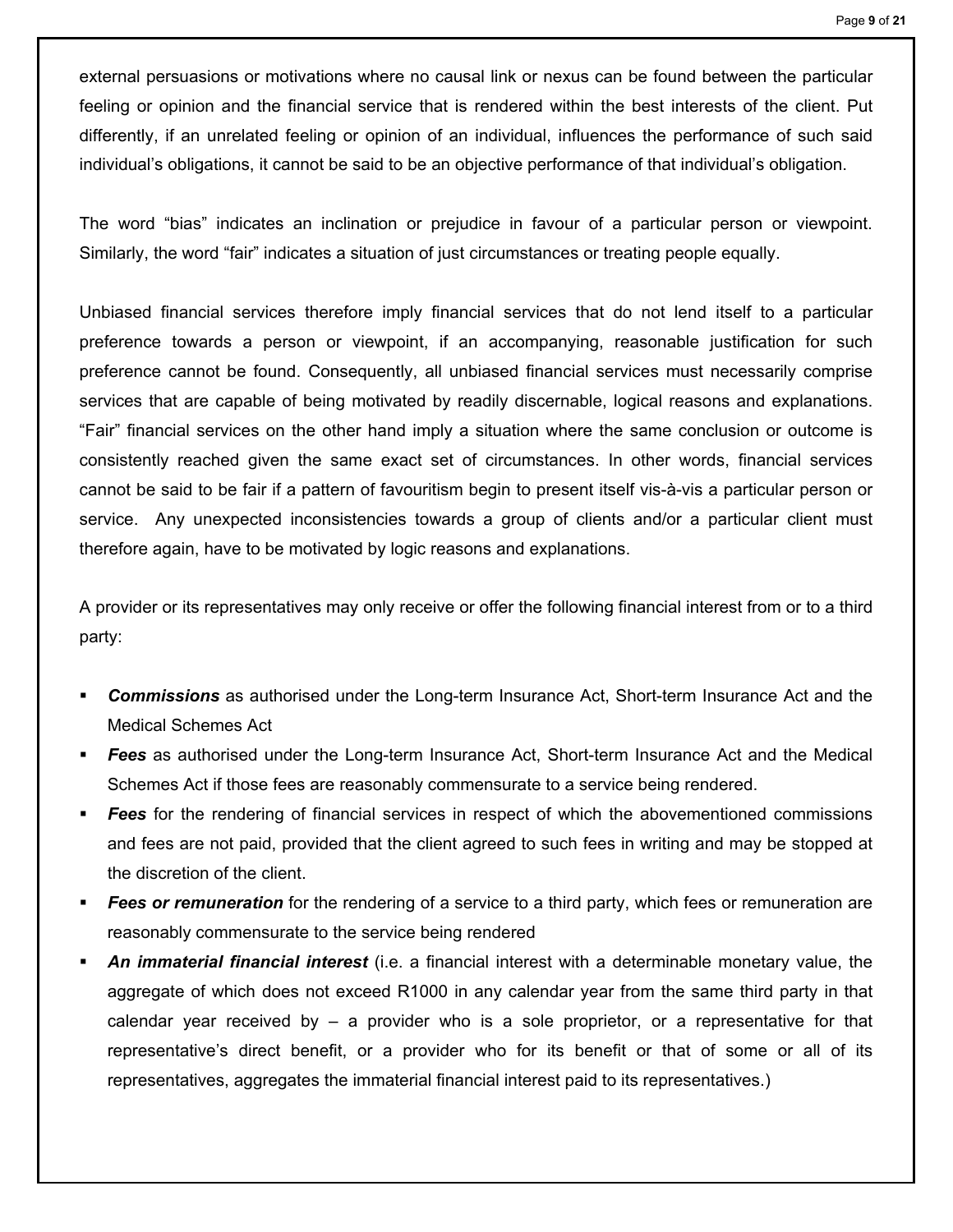*A financial interest not referred to above*, for which a consideration, fair value or remuneration that is reasonably commensurate to the value of the financial interest, is paid by that provider or representative at the time of receipt thereof.

A provider **may not** offer any financial interest to a representative of that provider for:

- Giving preference to the *quantity of business* secured for the provider to the exclusion of the quality of the service rendered to clients.
- Giving preference to a *specific product supplier*, where a representative may recommend more than one product supplier to a client
- Giving preference to a *specific product of a product supplier*, where a representative may recommend more than one product of that product supplier to a client

## **MECHANISMS FOR IDENTIFICATION**

**4**

The mechanisms implemented to identify actual or potential conflicts of interests for the FSP are:

- The governing body of the FSP conducts quarterly reviews on all contracts held with  $3<sup>rd</sup>$  parties and re-examines whether this relationship influences the FSP's objective performance towards its clients
- The governing body of the FSP conducts quarterly reviews on all contracts held with  $3<sup>rd</sup>$  parties and re-examines whether this relationship influences the FSP's ability to render fair and unbiased financial services towards its clients
- The governing body of the FSP conducts quarterly reviews on all contracts held with  $3<sup>rd</sup>$  parties and re-examines whether this relationship influences the FSP's ability to act in the interest of the client
- The governing body of the FSP conducts quarterly reviews on all relationships held with  $3<sup>rd</sup>$  parties, where an ownership interest is present, and re-examines whether this relationship influences the FSP's objective performance towards clients
- The governing body of the FSP conducts quarterly reviews on all relationships held with  $3<sup>rd</sup>$  parties where an ownership interest is present, and re-examine whether this relationship influences the FSP's ability to render fair and unbiased financial services towards its clients
- Declarations are signed by all Key Individuals confirming the presence or absence of any actual or potential conflict of interest on a quarterly basis
- A list of all the FSP's associates is attached as an annexure hereto and is updated annually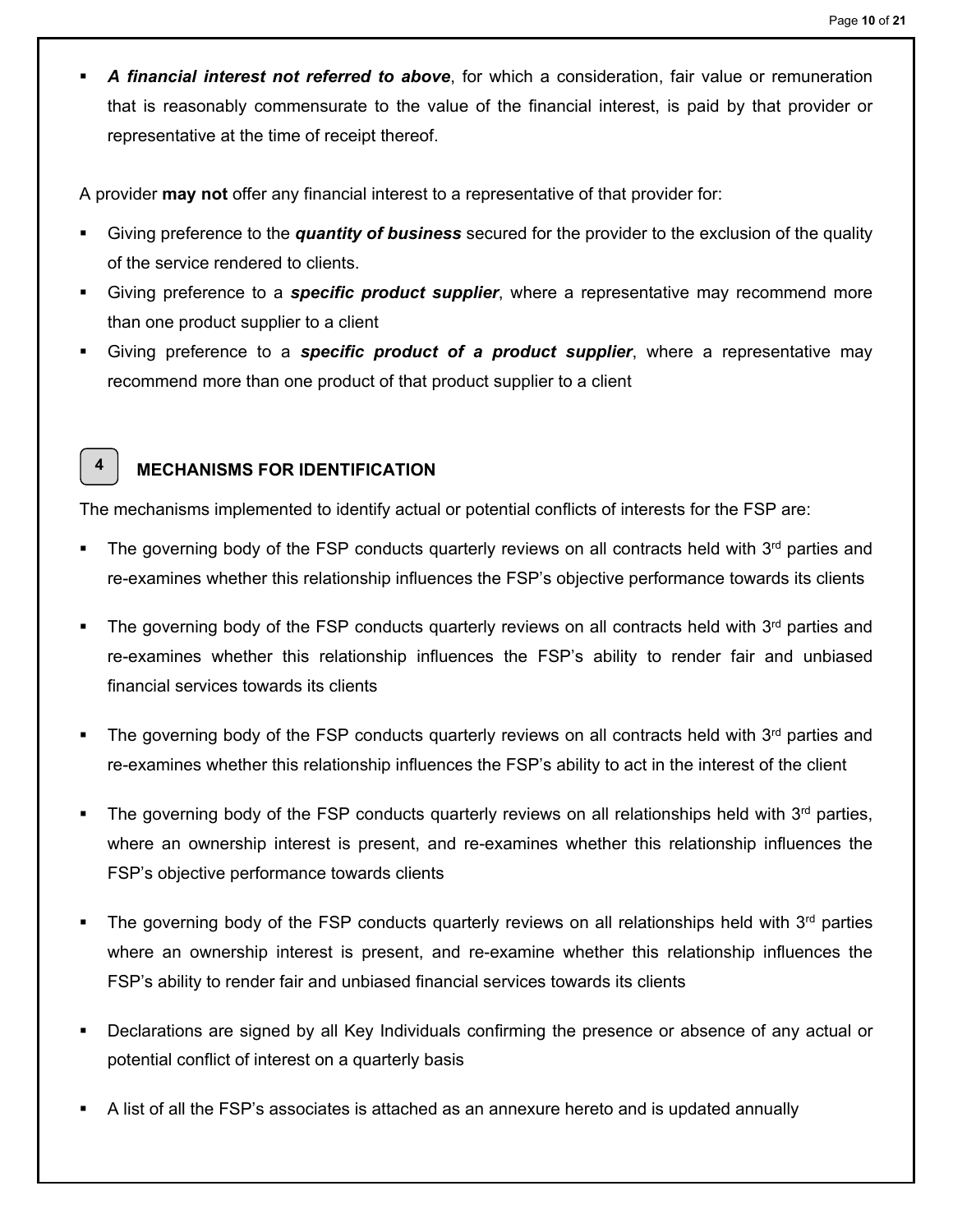- A list of all parties in which the FSP holds an ownership interest is attached as an annexure hereto and is updated annually.
- A list of all third parties that holds an ownership interest in the FSP is attached as an annexure hereto and is updated annually
- All gifts received from 3<sup>rd</sup> parties, with an estimated value of R50 or more, are recorded in the FSP's gift register which is kept on the FSP's compliance file
- All employees must disclose in writing to the governing body of the FSP on an on-going basis, any conflicts of interest that they may become aware of
- All records associated with the identification of an actual or potential conflict of interests is kept on the compliance file which is available for inspection purposes

The mechanisms implemented to identify actual or potential conflicts of interests for Representatives are:

- Declarations are signed by all Representatives confirming the presence or absence of any actual or potential conflict of interest on a quarterly basis
- All Representatives must disclose in writing to the governing body of the FSP on an on-going basis, any conflicts of interest that they may become aware of

## **AVOIDANCE AND MITIGATION:**

In terms of Section 3A(2)(b)(i)(bb) of the General Code of Conduct, a conflict of interest management policy must provide measures for the avoidance of conflicts of interest, and where avoidance is not possible, the reasons therefore and the measures for the mitigation of such conflicts of interest.

Once an actual or potential conflict of interest has been identified the following measures will be followed in order to determine whether the conflict of interest is avoidable:

- The governing body of the FSP will convene and review the actual or potential conflict of interest in an open and honest forum:
- All information surrounding the actual or potential conflict of interest must be disclosed to all interested parties
- All information surrounding the actual or potential conflict of interest must be disclosed to the FSP's Compliance Officer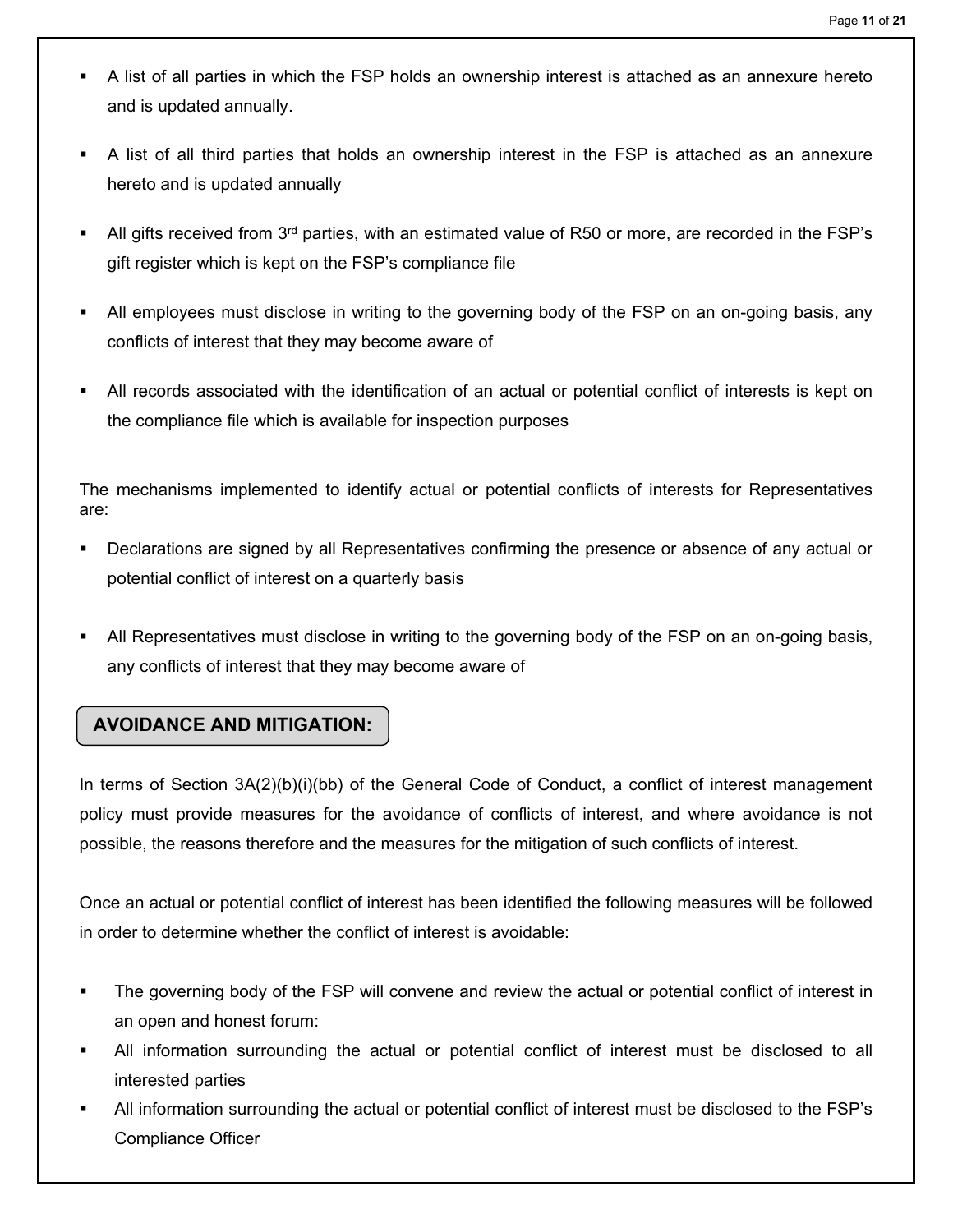- The following consequences must be considered during the review process:
	- The consequences of both avoidance and unavoidability as well as the subsequent negative impact it will have on clients
	- The consequences of both avoidance and unavoidability as well as the subsequent negative impact it will have on the integrity of the financial services industry
	- The consequences of both avoidance and unavoidability as well as the subsequent negative impact it will have on the FSP
- The governing body of the FSP must apply its mind whether the FSP can obtain a more advantageous transaction, contract or arrangement with reasonable efforts from a person or entity that would not give rise to a conflict of interest.
- If a more advantageous transaction, contract or other arrangement is not reasonably attainable under circumstances that would not give rise to a conflict of interest, the governing body of the FSP shall determine by a majority vote whether the transaction, contract or arrangement is in the best interest of the FSP and any affected client/s and accordingly make its decision as to whether to enter into the transaction, contract or arrangement in conformity with such determination.

If the governing body of the FSP has determined that the actual or potential conflict of interest is avoidable, the following processes must be adhered to:

- The governing body must approve, by a majority vote, the removal of the underlying cause of the actual or potential conflict of interest
- The underlying cause of the actual or potential conflict of interest must be removed as soon as reasonably possible
- Any negative impact on clients owing to the removal of the actual or potential conflict of interest must be kept to a minimum
- The reason(s) why the actual or potential conflict of interest was determined to be avoidable must be recorded
- All determinations and interventions as it pertain to the avoidance of the conflict of interest must be documented and kept on the compliance file
- Similar situations that give rise to actual or potential conflicts of interests must be avoided in the future

If the governing body of the FSP has determined that the actual or potential conflict of interest is unavoidable, the following mitigation processes must be adhered to: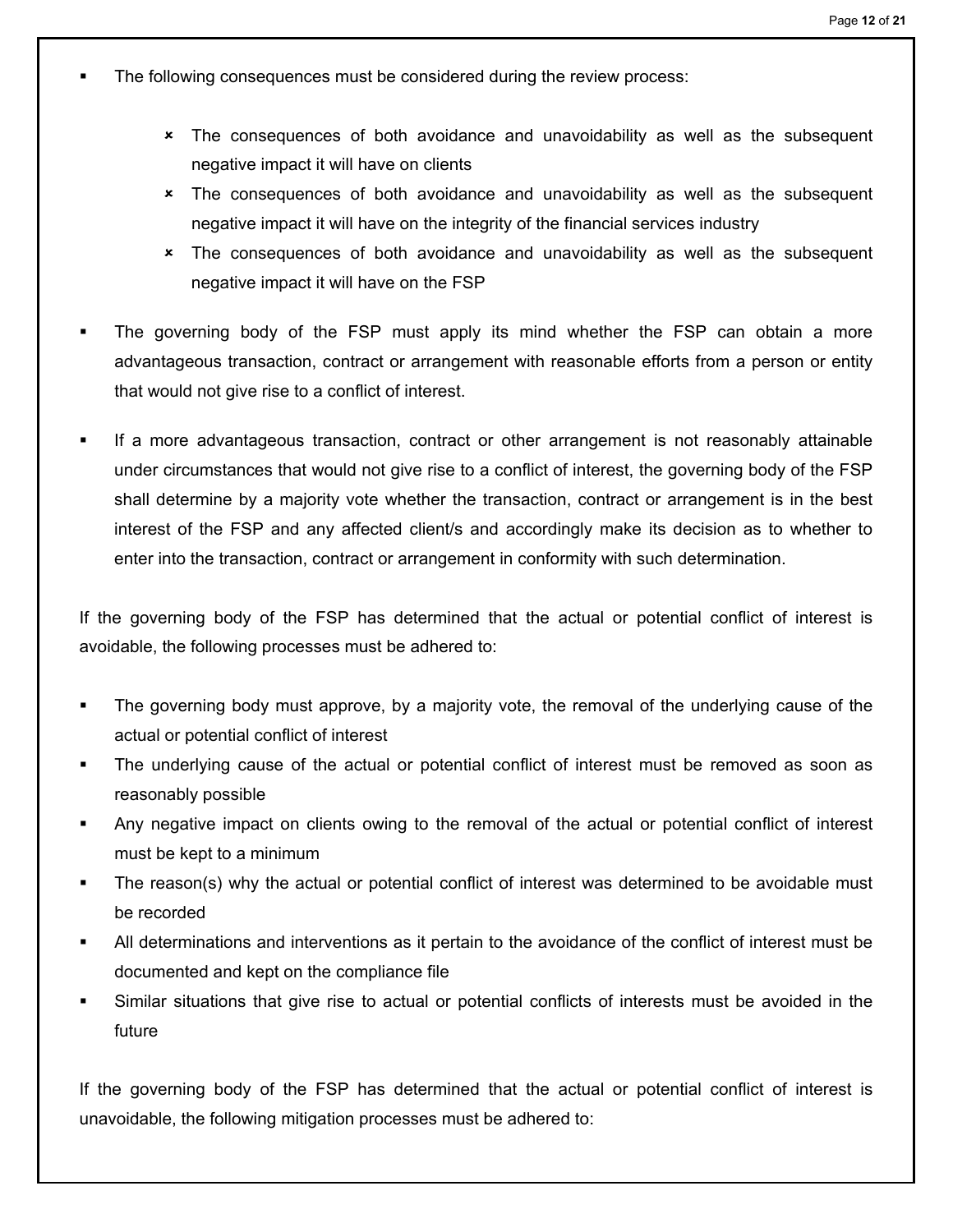- The governing body of the FSP will convene and review an appropriate mitigation process given the unavoidability of the particular set of circumstances
- The reason(s) why the actual or potential conflict of interest is considered to be unavoidable must be recorded and kept on the compliance file
- The FSP's compliance officer must be made aware of the conflict's unavoidability as well as the reasons for such said unavoidability.
- The mitigation process will include the adoption of the following measures:
	- **\*** The actual or potential conflict of interest must remain only for as long as it is absolutely necessary given the unavoidability of the actual or potential conflict of interest
	- Alternative arrangements to a proposed transaction, contract or arrangement that is the subject of the conflict of interest must be investigated on a continuous basis.
	- \* The rendering of financial services must at all times be conducted as to the best interest of the client (in as far as this is possible, given the unavoidability of the actual or potential conflict of interest)
	- All representatives must be made aware of the actual or potential conflict of interest, and the reasons for its unavoidability
	- Full disclosure of the actual or potential conflict of interest must be made to the client at the earliest reasonable opportunity.
	- Full disclosure of the actual or potential conflict of interest must be made to the Financial Service Board during the FSP's annual compliance report.

# **DISCLOSURE:**

In terms of Section 3A(2)(b)(i)(cc) of the General Code of Conduct, a conflict of interest management policy must provide measures for the disclosure of conflicts of interest.

The FSP must make appropriate disclosures to third parties including clients, as part of its arrangement to manage conflicts of interest. It is acknowledged that while disclosure alone will often not be enough, disclosure must be treated as an integral part of managing conflicts of interest. The FSP is therefore committed to ensure that clients are adequately informed about any conflicts of interest that may affect the provision of financial services to them.

It is furthermore acknowledged that, whilst a clearly identified conflict of interest will not necessarily cause the provision of financial advice to a client to be significantly compromised, it should nonetheless be disclosed to the client. The client must be afforded the opportunity to decide for him/herself whether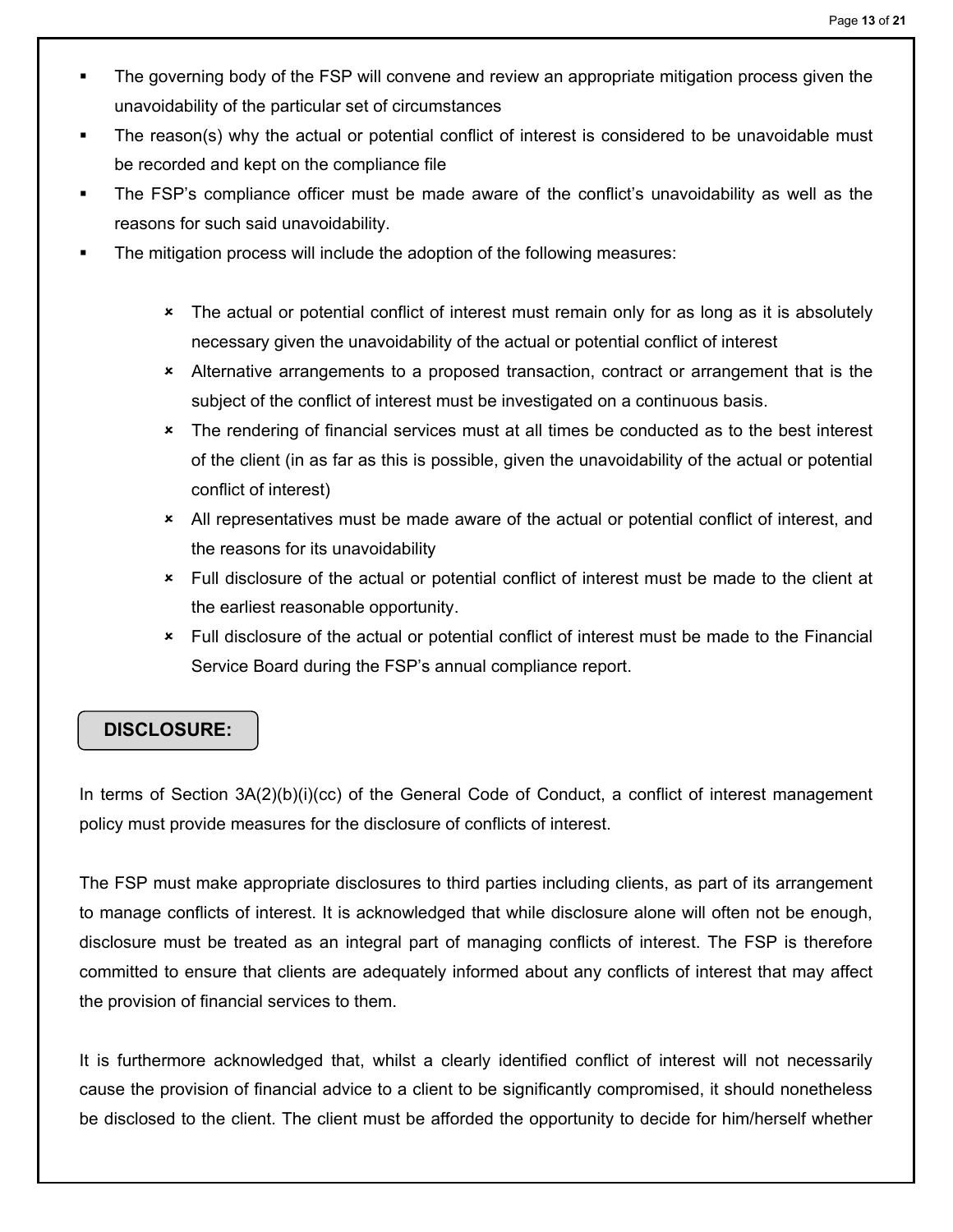the conflict of interest is significant and to what extent he/she will rely on the advice or intermediary service.

On the discovery and identification of a conflict of interest, and the subsequent determination of its unavoidability, the following disclosure processes will be implemented on behalf of the FSP:

- Full disclosure of the actual or potential conflict of interest must be made to all the Key Individuals of the FSP and where such information is provided orally, the FSP must confirm such information in writing within 30 days
- Full disclosure of the actual or potential conflict of interest must be made to all representatives of the FSP.
- Full disclosure of the actual or potential conflict of interest must be made to the compliance officer of the FSP.

On the discovery and identification of a conflict of interest, and the subsequent determination of its unavoidability, the following disclosure processes will be implemented on behalf of the client:

- Full disclosure of the actual or potential must be made to the client at the earliest reasonable opportunity.
- The disclosure must be made before or when the financial service is provided, but in any case at a time that allows the client a reasonable time to assess its effect
- The disclosure must be formulated in such a way as to be considered prominent, specific and meaningful to the client
- The disclosure must be made in such a way as to allow the client to make an informed decision as to whether to continue with the financial services
- The disclosure must indicate the nature of the relationship or arrangement with a  $3<sup>rd</sup>$  party that gives rise to the conflict of interest
- The disclosure must indicate whether the conflict of interest is based on a financial and/or ownership interest
- The disclosure must indicate any ownership interest held with a product supplier in accordance with section 4(1)(d) of the General Code of Conduct.
- Where the disclosure is provided orally, the disclosure must be confirmed in writing within 30 days of such said disclosure
- The written disclosure must be communicated by hardcopy, telefax or any appropriate electronic medium that is accurately and readily reducible to written or printed form.
- The written confirmation of the disclosure must be provided by means of standard forms or format, in a clear and readable print size, spacing and format.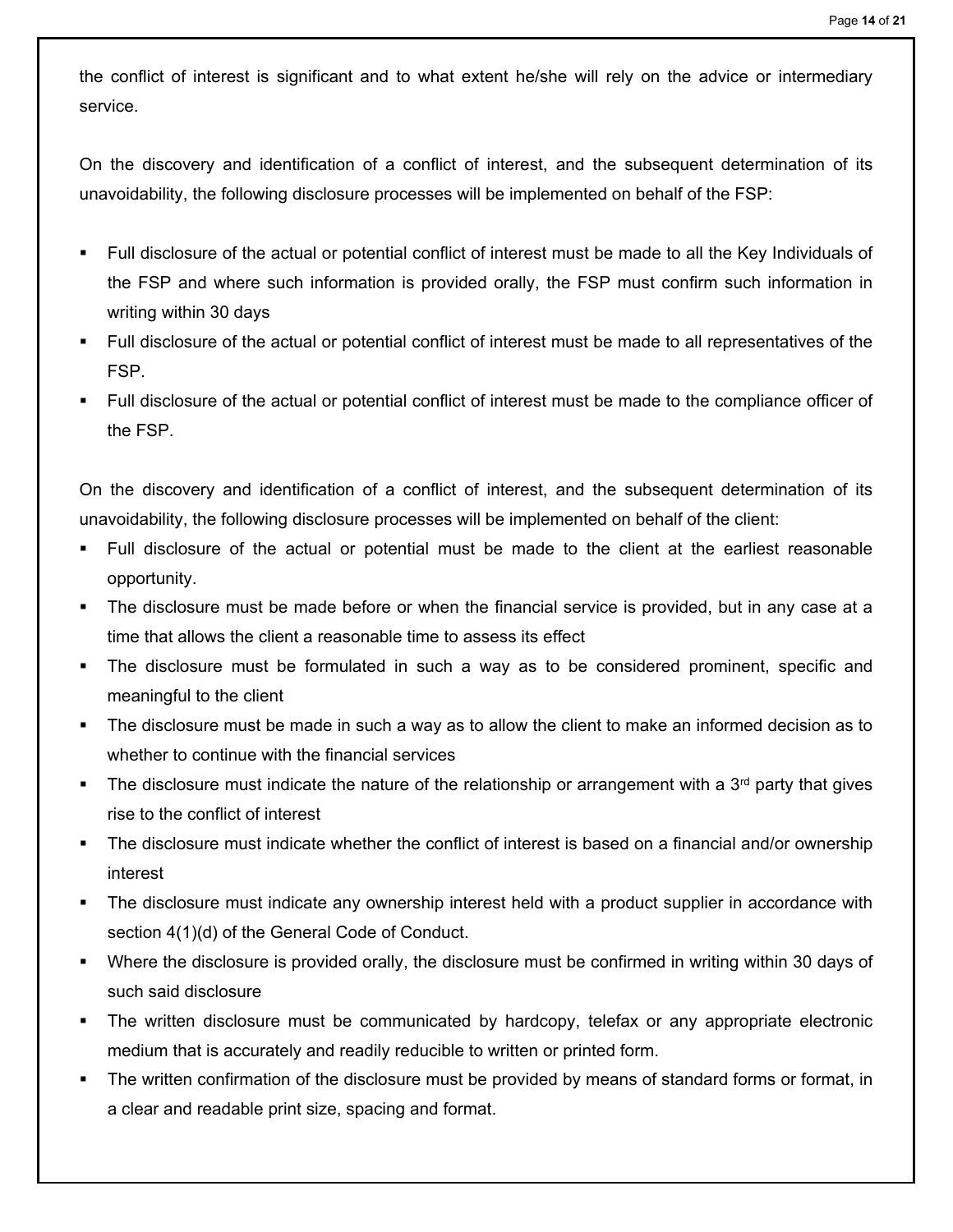- The reasons for the conflict of interest's unavoidability must be made available to the client on request.
- The conflict of interest policy must be made available to the client on request
- The FSP's gift register must be made available to the client on request

## **FACILITATION OF COMPLIANCE WITH THE POLICY:**

In terms of Section 3A(2)(b)(i)(dd) of the General Code of Conduct a conflict of interest management policy must provide processes, procedures and internal controls to facilitate compliance with the policy.

The processes associated with the implementation and continued compliance of the conflict of interest management policy must be performed by the governing body of the FSP as well as the appointed Compliance Officer.

Internal controls and processes include the following:

- The governing body of the FSP will ensure that the policy is kept on the compliance file, and the appointed Compliance Officer will confirm its adoption as part of the FSP's quarterly feedback report.
- The governing body of the FSP will ensure that all relevant staff sign the policy, and the appointed Compliance Officer will confirm such signature as part of the FSP's quarterly feedback report.
- **The governing body of the FSP will ensure that the annexure section of this policy is completed, and** the appointed Compliance Officer will confirm such completion as part of the FSP's quarterly feedback report.
- The governing body of the FSP will ensure the annual review of all contracts held with  $3<sup>rd</sup>$  parties, and the appointed Compliance Officer will confirm such review as part of the FSP's feedback report.
- The governing body of the FSP will ensure that all declarations confirming the presence or absence of any actual or potential conflict of interests are signed on a quarterly basis, and the appointed Compliance Officer will confirm such declarations as part of the FSP's quarterly feedback report.
- The governing body of the FSP will ensure that a list of all the FSP's associates is attached hereto and updated annually. The appointed Compliance Officer will confirm such update as part of the FSP's feedback report.
- The governing body of the FSP will ensure that a list of all the parties in which the FSP holds an ownership interest is attached hereto and updated annually. The appointed Compliance Officer will confirm such update as part of the FSP's feedback report.
- The governing body of the FSP will ensure that a list of all third parties that holds an ownership interest in the FSP is attached hereto and updated annually. The appointed Compliance Officer will confirm such update as part of the FSP's feedback report.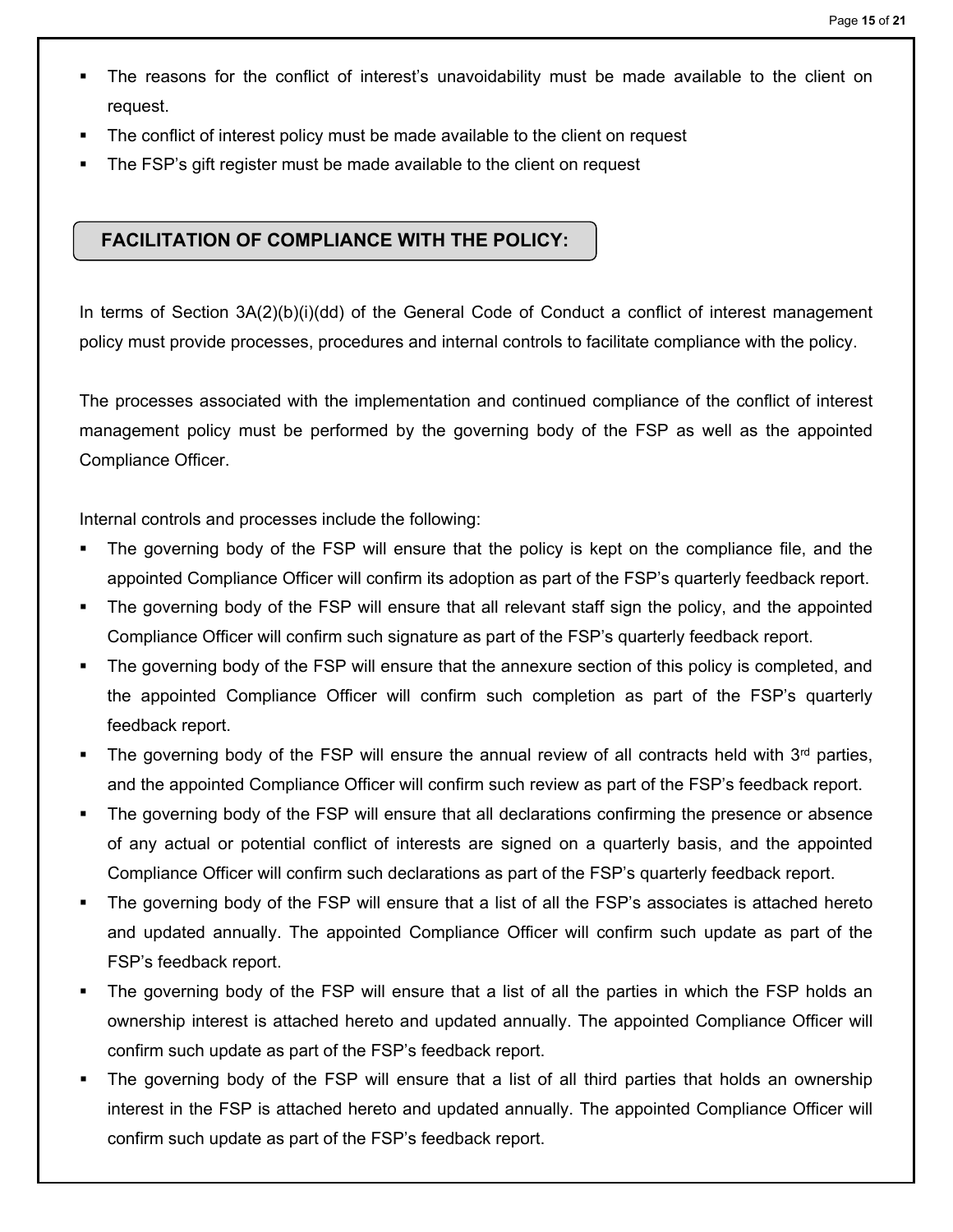- The governing body of the FSP will ensure that all gifts received from  $3<sup>rd</sup>$  parties, with an estimated value of R50 or more are recorded in the FSP's gift register. The appointed Compliance Officer will confirm that such register is in place as part of the FSP's quarterly feedback report.
- The governing body of the FSP will ensure that all records associated with the identification of actual or potentials conflicts of interest are kept on the compliance file. The appointed Compliance Officer will confirm such records as part of the FSP's quarterly feedback report.
- The governing body of the FSP will ensure that the proper disclosure requirements are communicated to the client. The appointed Compliance Officer will confirm such disclosures as part of the FSP's quarterly feedback report.

The policy will be:

- Overseen by the governing body of the FSP who carry the responsibility for the implementation, reviewing and updating of the policy's associated processes.
- Reviewed at least annually, and where necessary, updated to ensure that the arrangements remain adequate to identify, assess, evaluate and successfully control conflicts of interest
- Regularly reviewed by the appointed Compliance Officer, and where necessary, updated to ensure that the arrangements remain adequate to identify, assess, evaluate and successfully control conflicts of interest.
- The Annexure section of this policy must be reviewed, updated and signed by the nominated Key Individual on an annual basis
- The Annexure section of this policy must be reviewed, updated and signed by the appointed Compliance Officer on an annual basis

## **CONSEQUENCES OF NON-COMPLIANCE:**

In terms of Section 3A(2)(b)(i)(ee) of the General Code of Conduct a conflict of interest management policy must provide for the consequences of non-compliance with the policy by the FSP's employees and representatives.

If there is reason to believe that an employee or a representative has failed to disclose actual or possible conflicts of interest, the FSP's governing body shall afford that person the opportunity to explain the alleged failure to disclose.

If after hearing the response of the employee or representative and making such further enquiries as may be warranted in the circumstances, and where the governing body of the FSP determines that the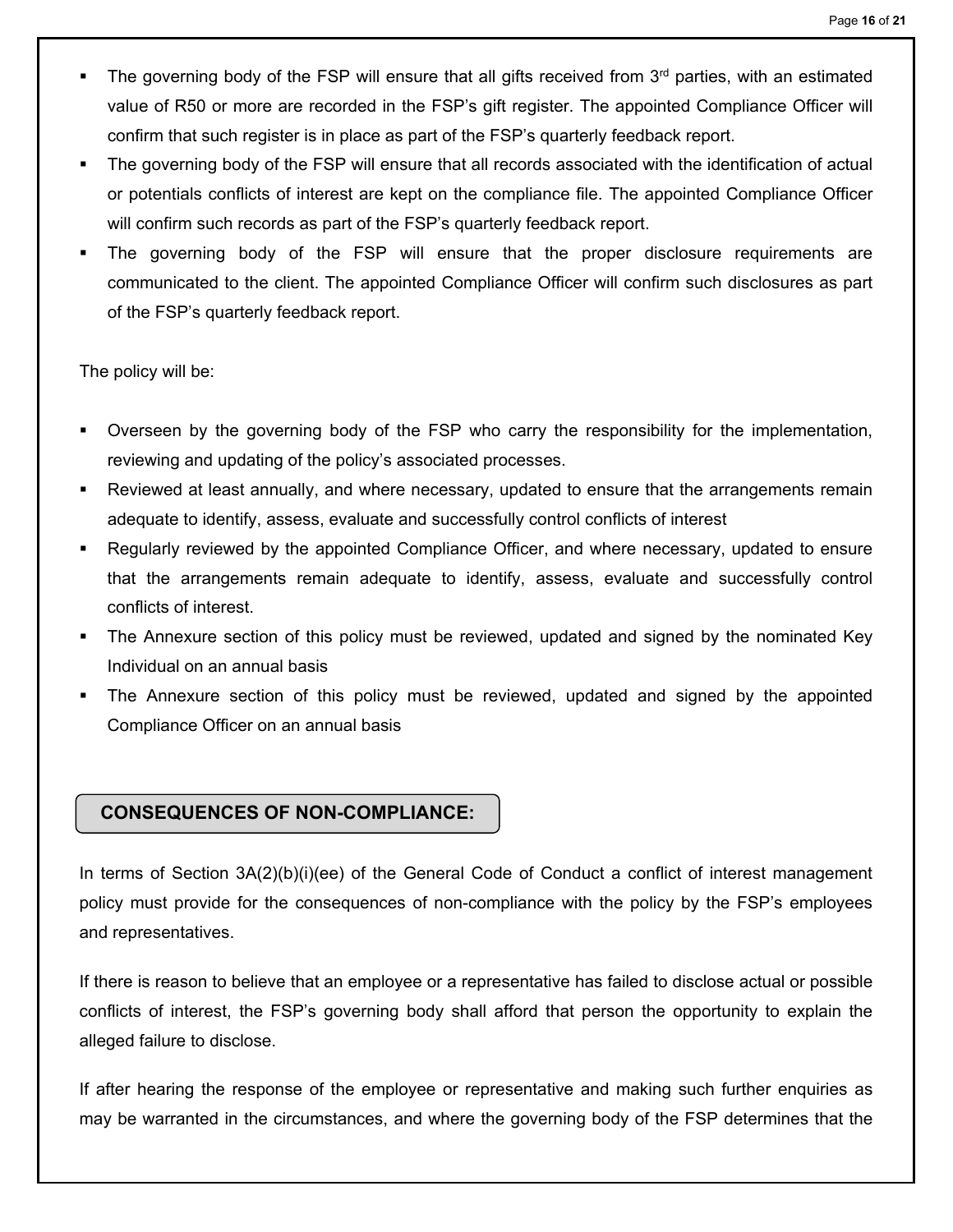employee or representative has in fact failed to disclose an actual or possible conflict of interest, it shall take appropriate disciplinary and corrective action.

# **ANNEXURE A**

## **BASIS OF REPRESENTATIVES FINANCIAL INTEREST:**

In terms of Section 3A(2)(b)(ii) of the General Code of Conduct, a conflict of interest management policy must specify the type of and the basis on which a representative will qualify for a financial interest that the provider will offer a representative and motivate how that financial interest complies with section  $3A(1)(b)$ .

Identify the type(s) of financial interest for which the FSP's representatives qualify, and tick the appropriate corresponding boxes below. The nominated Key Individual and appointed Compliance Officer must sign and date the annexure.

# **The FSP's representatives qualify for the following type(s) of financial interests**  *Fees* for the rendering of financial services in respect of which the abovementioned commissions and fees are not paid, provided that the client agreed to such fees in writing and may be stopped at the discretion of the client.

*Commissions* as authorised under the Long-term Insurance Act, Short-term Insurance Act and the Medical Schemes Act

*Fees* as authorised under the Long-term Insurance Act, Short-term Insurance Act and the Medical Schemes Act if those fees are reasonably commensurate to a service being rendered.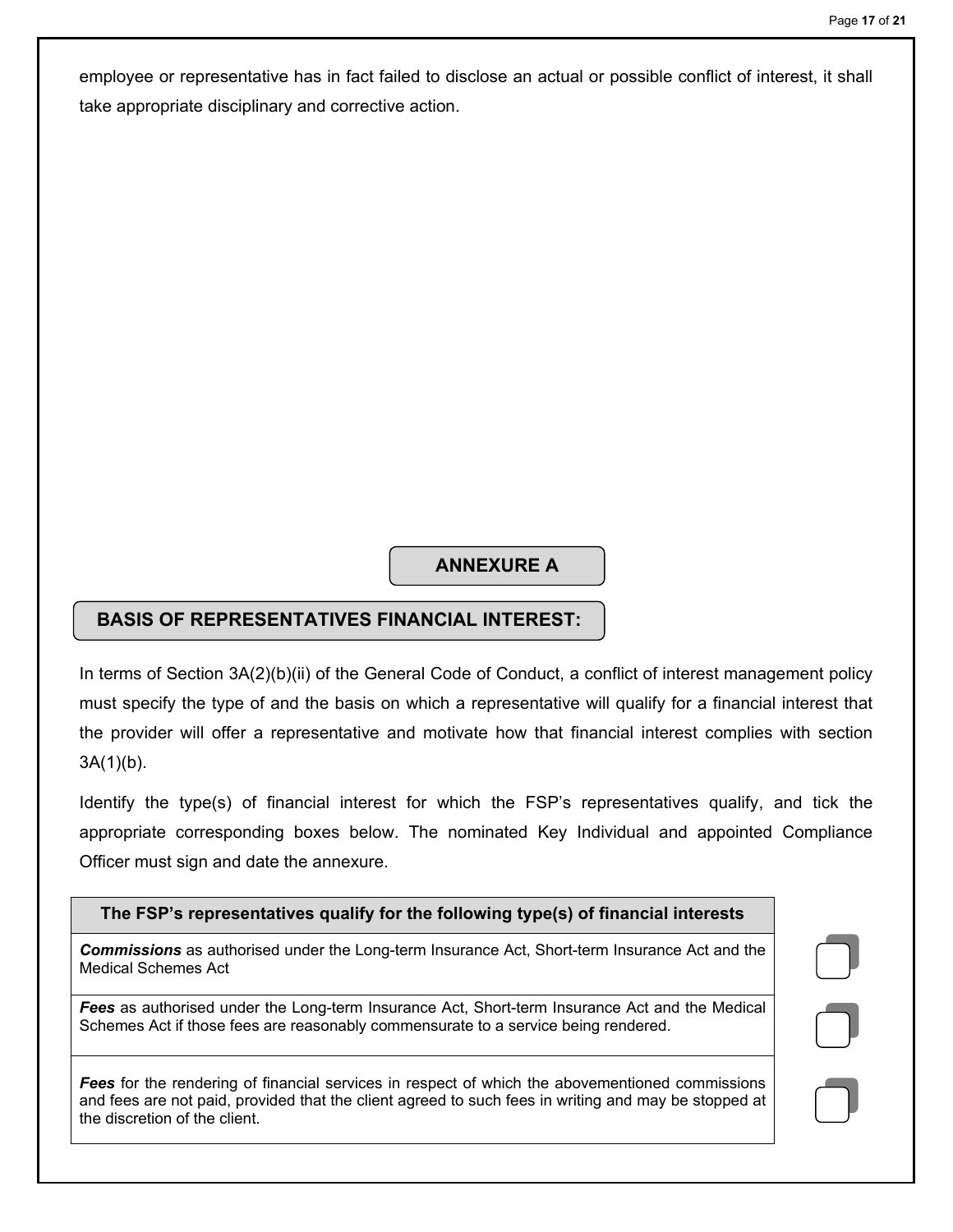*Fees or remuneration* for the rendering of a service to a third party, which fees or remuneration are reasonably commensurate to the service being rendered

*An immaterial financial interest* (i.e. a financial interest with a determinable monetary value, the aggregate of which does not exceed R1000 in any calendar year from the same third party in that calendar year received by – a provider who is a sole proprietor, or a representative for that representative's direct benefit, or a provider who for its benefit or that of some or all of its representatives, aggregates the immaterial financial interest paid to its representatives.)

*A financial interest not referred to above*, for which a consideration, fair value or remuneration that is reasonably commensurate to the value of the financial interest, is paid by that provider or representative at the time of receipt thereof.

As Key Individual of the FSP I,

confirm the financial interests as indicated above and acknowledge compliance with section

3A(1)(b) of the General Code of Conduct.

**ANNEXURE B**

\_\_\_\_\_\_\_\_\_\_\_\_\_\_\_\_\_\_\_\_\_\_\_\_\_\_\_\_\_\_\_\_ \_\_\_\_\_\_\_\_\_\_\_\_\_\_\_\_\_\_\_\_\_\_\_\_\_\_\_\_\_\_\_\_\_\_\_\_

Key Individual Signature & Date Compliance Officer Signature & Last Review Date

## **LIST OF ASSOCIATES:**

In terms of Section 3A(2)(b)(iii) of the General Code of Conduct, a conflict of interest management policy must include a list of all the FSP's associates

Refer back to the definition of an "associate" and complete the form below. The nominated Key Individual and appointed Compliance Officer must sign and date the annexure. Print additional copies of this page should the need arise.

| <b>Associate's Name</b> | <b>Type of Relationship</b> |
|-------------------------|-----------------------------|
|                         |                             |
|                         |                             |
|                         |                             |
|                         |                             |
|                         |                             |
|                         |                             |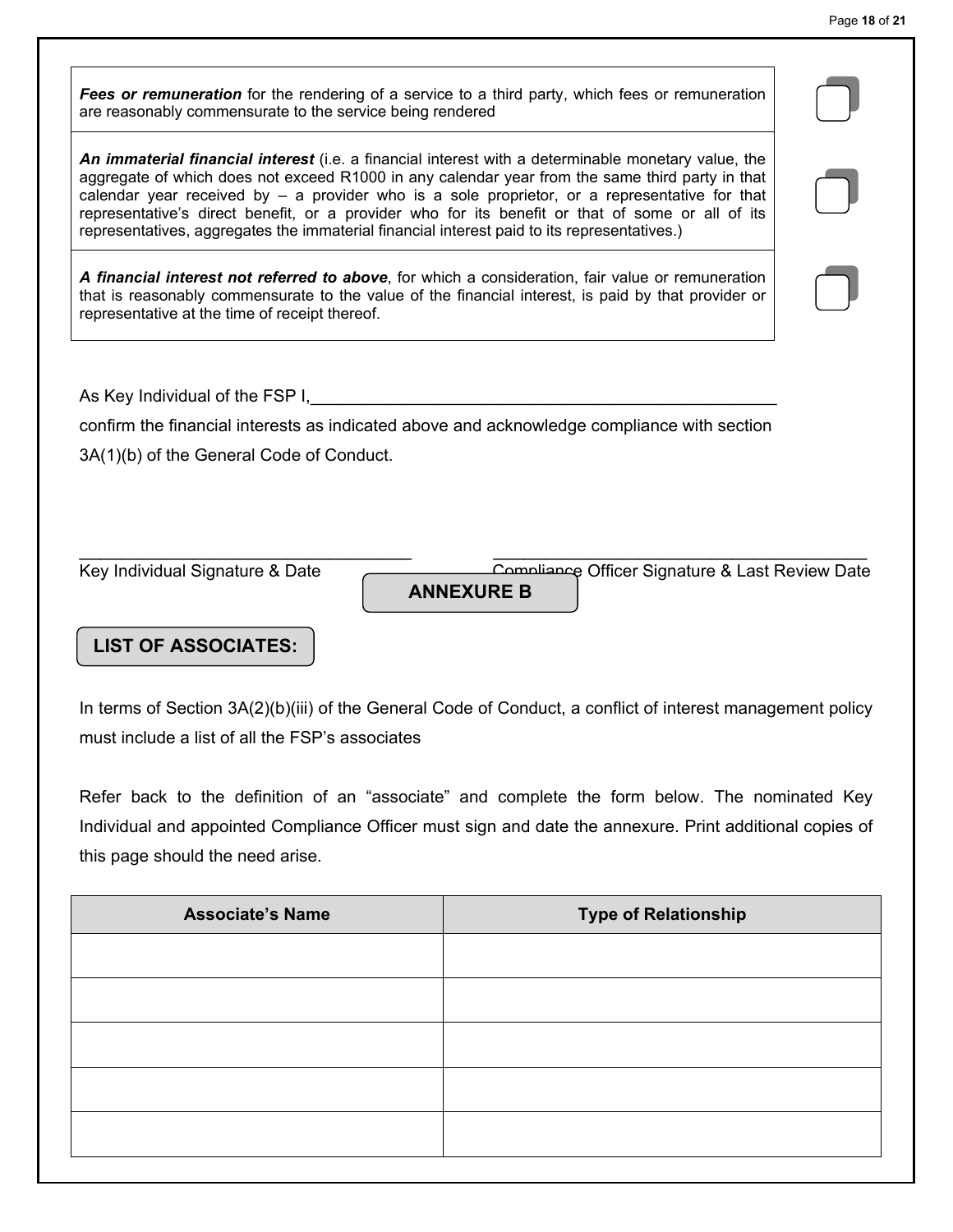As Key Individual of the FSP I,

confirm the list of the FSP's associates as indicated above.

\_\_\_\_\_\_\_\_\_\_\_\_\_\_\_\_\_\_\_\_\_\_\_\_\_\_\_\_\_\_\_\_ \_\_\_\_\_\_\_\_\_\_\_\_\_\_\_\_\_\_\_\_\_\_\_\_\_\_\_\_\_\_\_\_\_\_\_\_\_ Key Individual Signature & Date Compliance Officer Signature & Last Review Date **ANNEXURE C**

## **OWNERSHIP INTEREST (FSP):**

In terms of Section 3A(2)(b)(v) of the General Code of Conduct, a conflict of interest management policy must include the names of any third parties in which the provider hold an ownership interest.

Refer back to the definition of "third party" & "ownership interest" and complete the form below. The nominated Key Individual and appointed Compliance Officer must sign and date the annexure. Print additional copies of this page should the need arise.

| Name of 3 <sup>rd</sup> party in which the<br>FSP holds an ownership interest: | <b>Nature and extent</b><br>of ownership interest: |
|--------------------------------------------------------------------------------|----------------------------------------------------|
|                                                                                |                                                    |
|                                                                                |                                                    |
|                                                                                |                                                    |
|                                                                                |                                                    |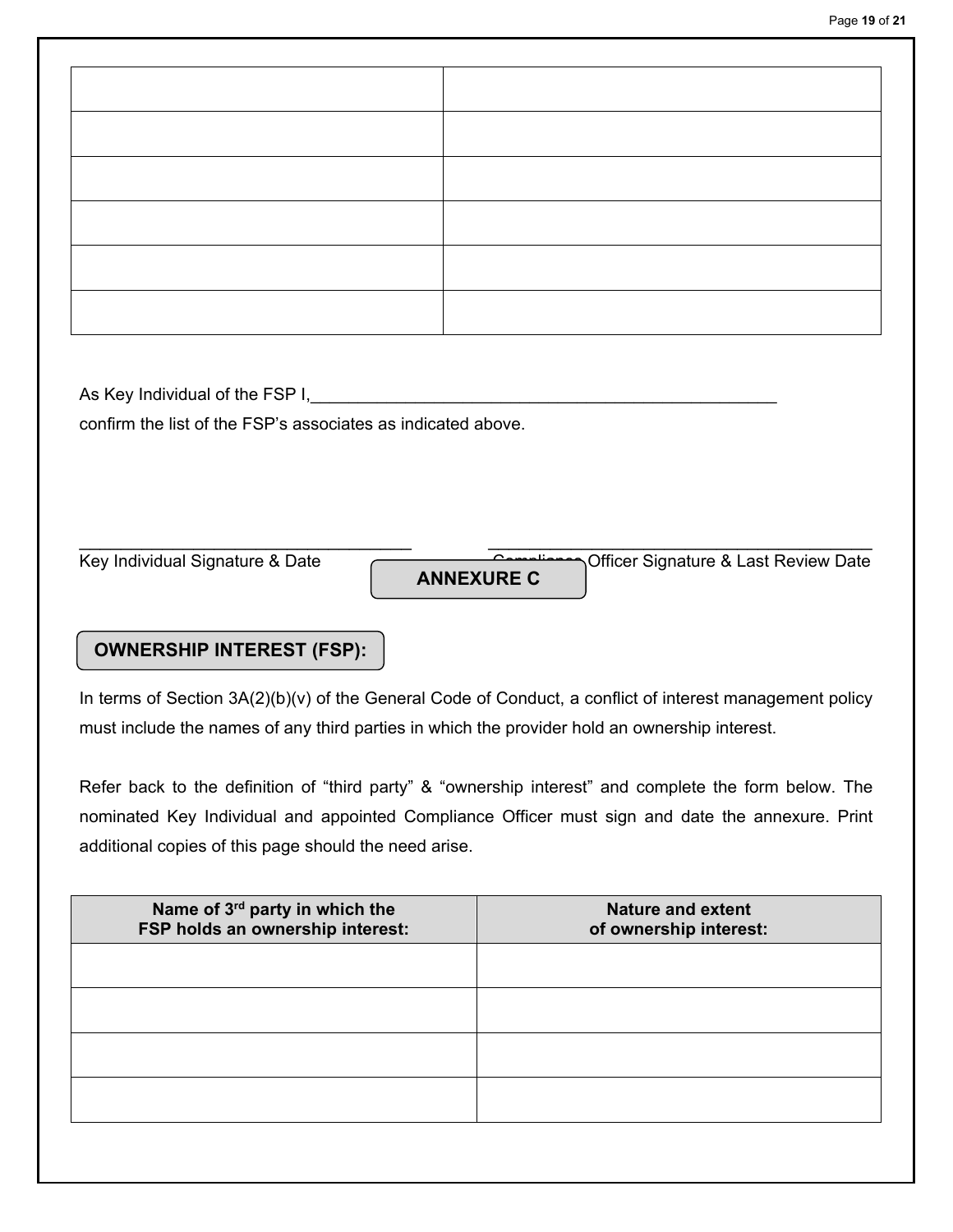As Key Individual of the FSP I,

confirm the list of names of all third parties in which the FSP hold an ownership interest.

**ANNEXURE D**

\_\_\_\_\_\_\_\_\_\_\_\_\_\_\_\_\_\_\_\_\_\_\_\_\_\_\_\_\_\_ \_\_\_\_\_\_\_\_\_\_\_\_\_\_\_\_\_\_\_\_\_\_\_\_\_\_\_\_\_\_\_\_\_\_\_\_\_ Key Individual Signature & Date Compliance Officer Signature & Last Review Date

## **OWNERSHIP INTEREST (3rd Parties):**

In terms of Section 3A(2)(b)(vii) of the General Code of Conduct, a conflict of interest management policy must include the names of any third parties that holds an ownership interest in the provider.

Refer back to the definition of "third party" & "ownership interest" and complete the form below. The nominated Key Individual and appointed Compliance Officer must sign and date the annexure. Print additional copies of this page should the need arise.

| Name of 3rd party that<br>holds an ownership interest in the FSP: | <b>Nature and extent</b><br>of ownership interest: |
|-------------------------------------------------------------------|----------------------------------------------------|
|                                                                   |                                                    |
|                                                                   |                                                    |
|                                                                   |                                                    |
|                                                                   |                                                    |